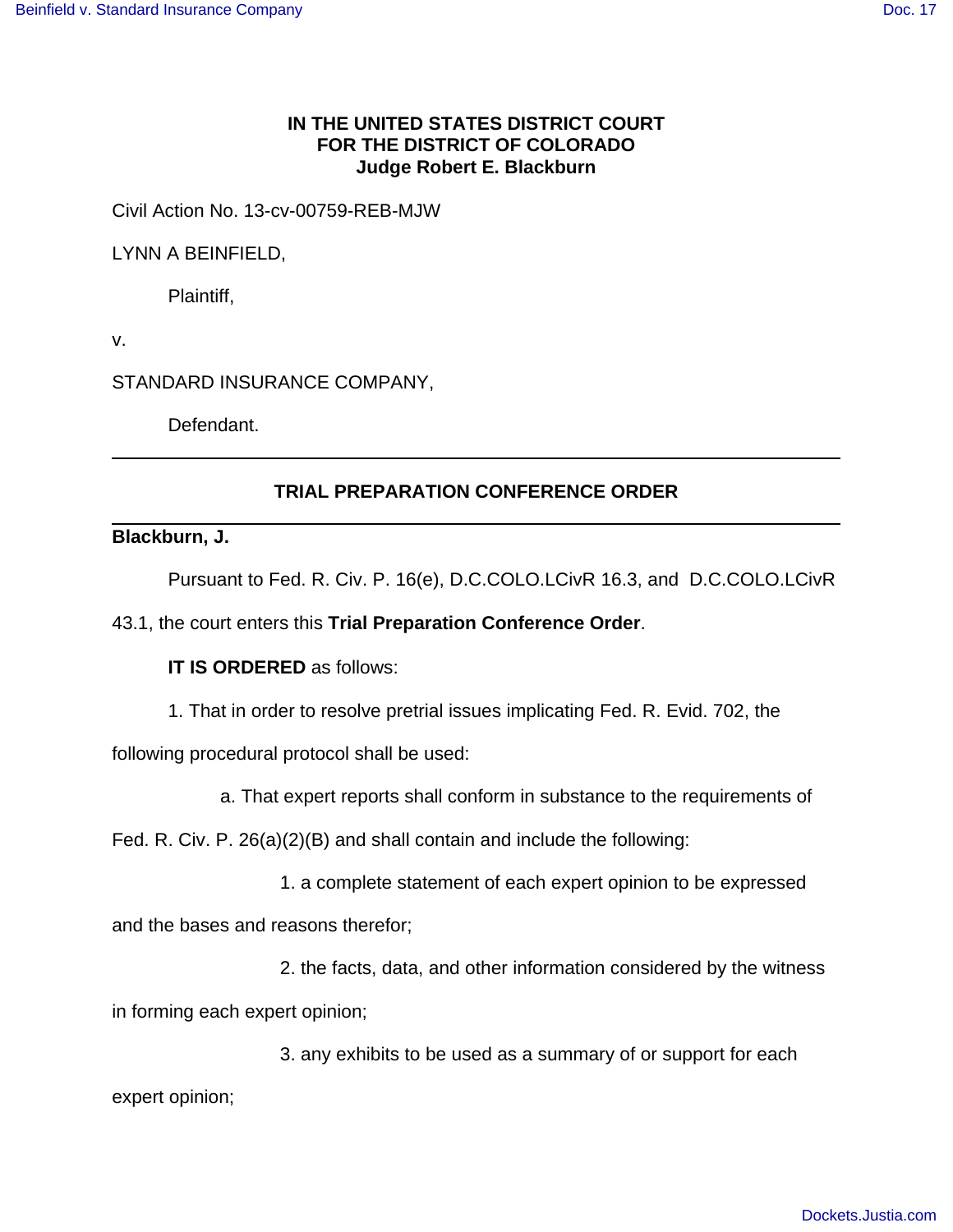4. the qualifications of the witness, including a list of all publications authored by the witness within the preceding ten years, stated in a curriculum vitae  $("C.V.");$ 

5. the compensation to be paid the expert for the study and testimony; and

6. a listing of any other cases in which the witness has testified as an expert at trial or by deposition within the preceding four years;

b. That all motions raising issues under Fed. R. Evid. 702 as codified and construed shall be filed by **January 22, 2014**, and marshaled thereafter as prescribed by **D.C.COLO.LCivR 7.1C.**;

c. That for each putative expert witness with respect to whom the movant objects for any reason, the movant shall provide the following:

1. whether the movant contends that the testimony of the expert is unnecessary or irrelevant; and if so, why;

2. whether the movant objects to the qualifications of the witness; and if so, why (stated in detail); and

3. whether the movant objects to any opinion to be offered by the expert; and if so:

a. which opinion; and

b. the specific basis and authority for any objection stated and presented in terms of Fed. R. Evid. 401 and/or 702(a), (b), (c), or (d), i.e., whether the objection impugns the relevancy of the opinion, whether the objection impugns the sufficiency of the facts and data used in support of the opinion, whether the objection impugns the principles and methods on which the expert relied in support of the opinion,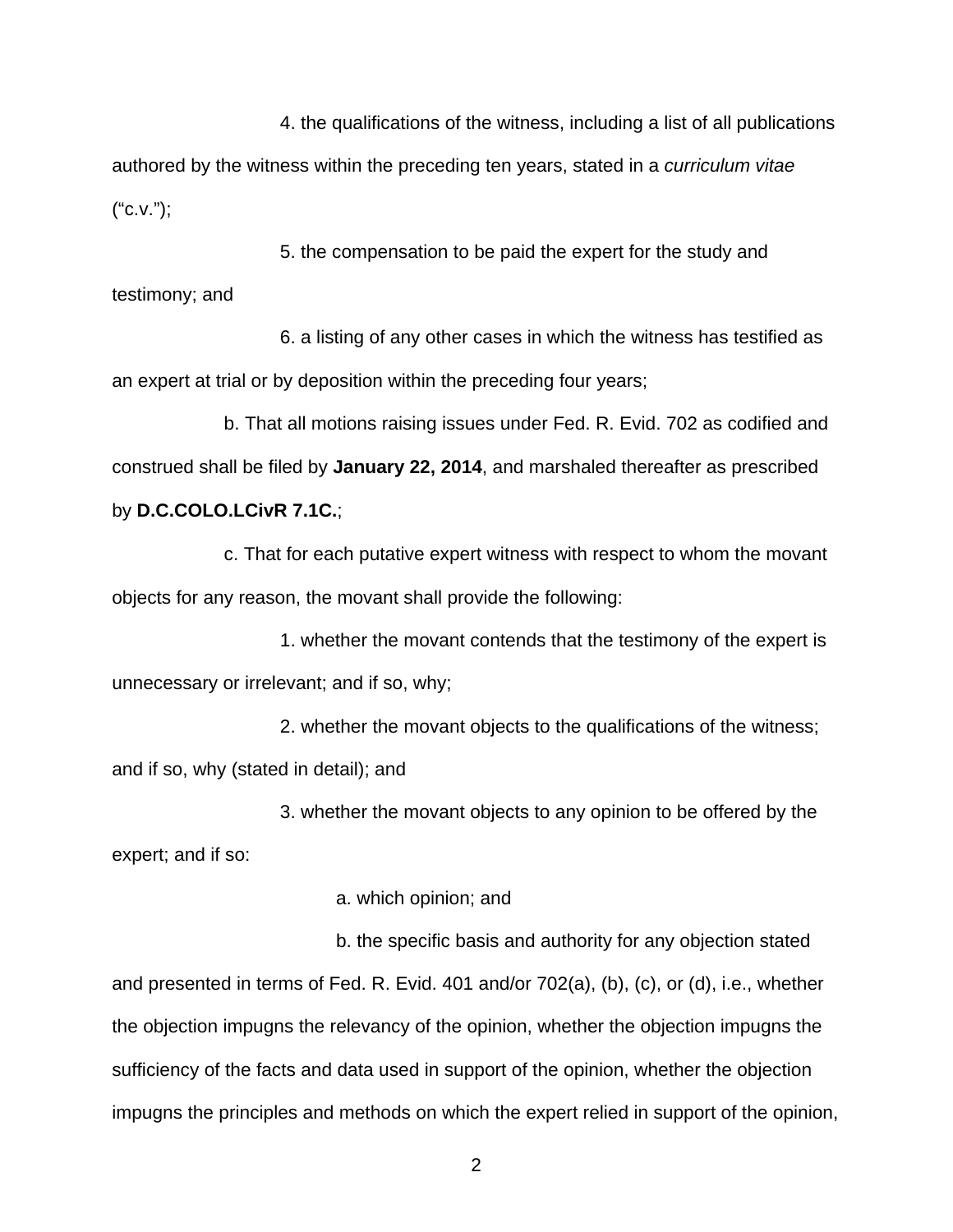or whether the objection impugns how the expert has applied the principles and methods reliably to the facts of the case relevant to the opinion; and

d. That for each putative expert witness whose necessity, qualifications, or opinions are opposed by the movant, the party offering the expert shall provide in response to the motion the following:

1. a c.v. for the expert;

2. a statement of each opinion to be offered by the expert that is opposed by the movant; and

3. the relevance and bases for each allegedly objectionable statement to be offered by the expert, including

a. the facts or data on which the expert relied in support of the opinion made the focus and subject of objection;

b. the principles and methods on which the expert relied in support of the opinion made the focus and subject of objection; and

c. how the expert has applied the principles and methods reliably to the facts of the case relevant to the opinion made the focus and subject of objection;

2. That trial by jury shall commence **June 2, 2014**, at 8:30 a.m., in courtroom A1001, located on the 10<sup>th</sup> Floor North, of the Alfred A. Arraj, United States Courthouse Annex, 901 19<sup>th</sup> Street, Denver, Colorado 80294, at which trial all parties shall appear in person without further notice, order, or subpoena;

3. That the court reserves seven (7) days for trial:

- Monday, June 2, 2014, through Thursday, June 5, 2014; and
- Monday, June 9, 2014, through Wednesday, June 11, 2014;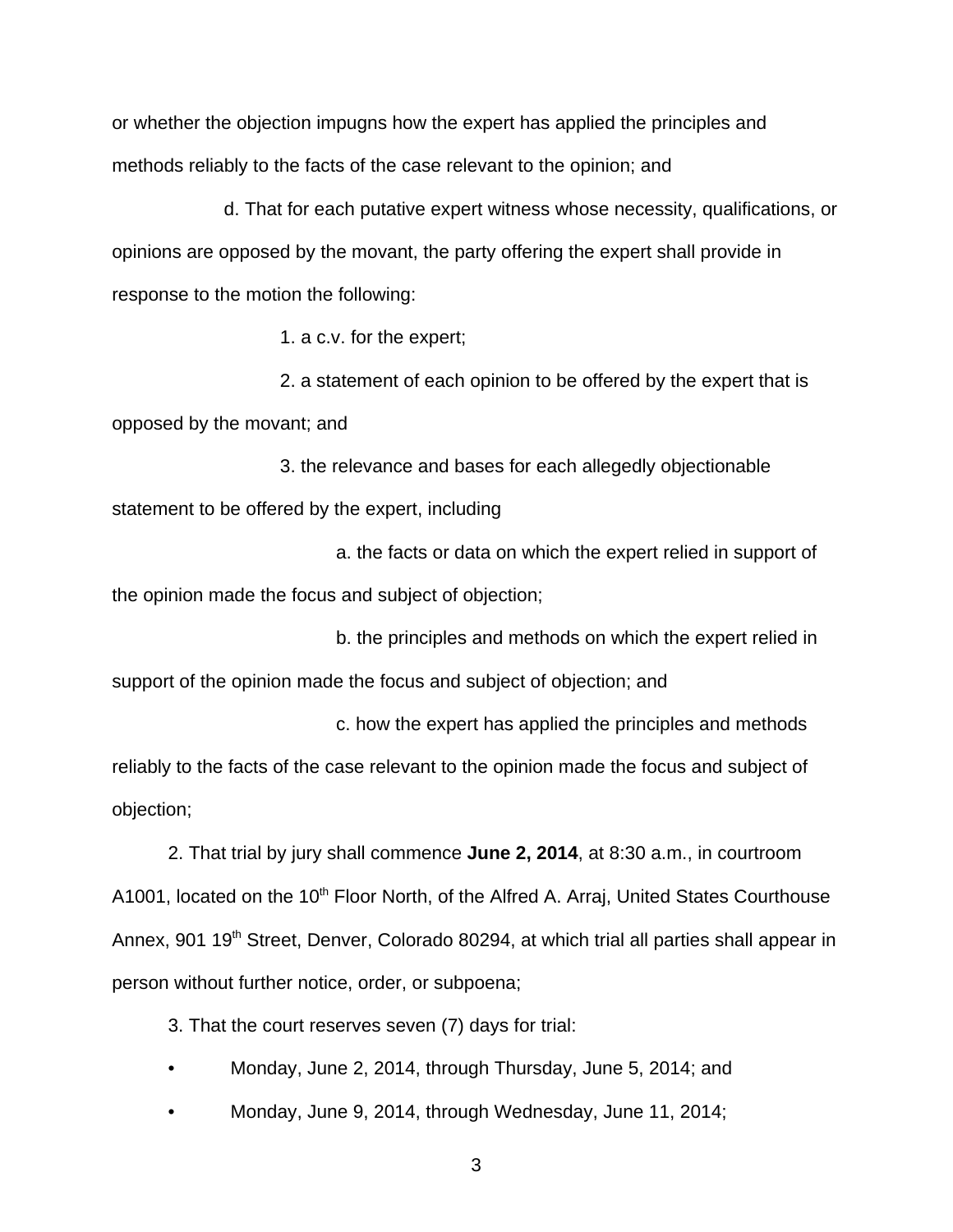4. That counsel and any pro se party shall appear in courtroom A1001 on the first day of trial at 8:00 a.m., to review and discuss with the courtroom deputy clerk and the court, if necessary, any final details, arrangements, or requirements concerning the trial;

5. That a combined **Trial Preparation Conference** and **Final Pretrial Conference** (conference) shall commence on **May 16, 2014**, at 3:00 p.m., in courtroom A1001;

6. That the proposed Final Pretrial Order, submitted pursuant to District Court ECF Procedures V.5.1, shall be presented for the approval of the court no later than seven (7) days before the final pretrial conference, i.e. by May 9, 2014;

7. That lead counsel and any pro se party shall attend the conference;

8. That for use and consideration during the conference, the parties shall prepare and submit a proposed Final Pretrial Order in the time, manner, and form prescribed by D.C.COLO.LCivR 16.3 and the "Instructions Final Pretrial Order" to **Local**

#### **Rules of Practice - Forms**

http://www.cod.uscourts.gov/CourtOperations/RulesProcedures/Forms.aspx; except

that the proposed Final Pretrial Order under section "**7. EXHIBITS**"shall not require the parties to list the exhibits to be offered by each party as otherwise required under subsection "a" (See instead, paragraph 8, infra.), and shall provide under subsection "b" that copies of exhibits must be provided to opposing counsel or any pro se party no later than 45 days before trial and that objections to the exhibits must be served by personal delivery, electronic mail, or facsimile no later than 30 days before trial;

9. That at the outset of the conference, the parties shall submit one Parties' Joint Exhibit List on the form required by the court (an original for the court with copies for the courtroom deputy clerk, the court reporter, and all other parties) and in addition to the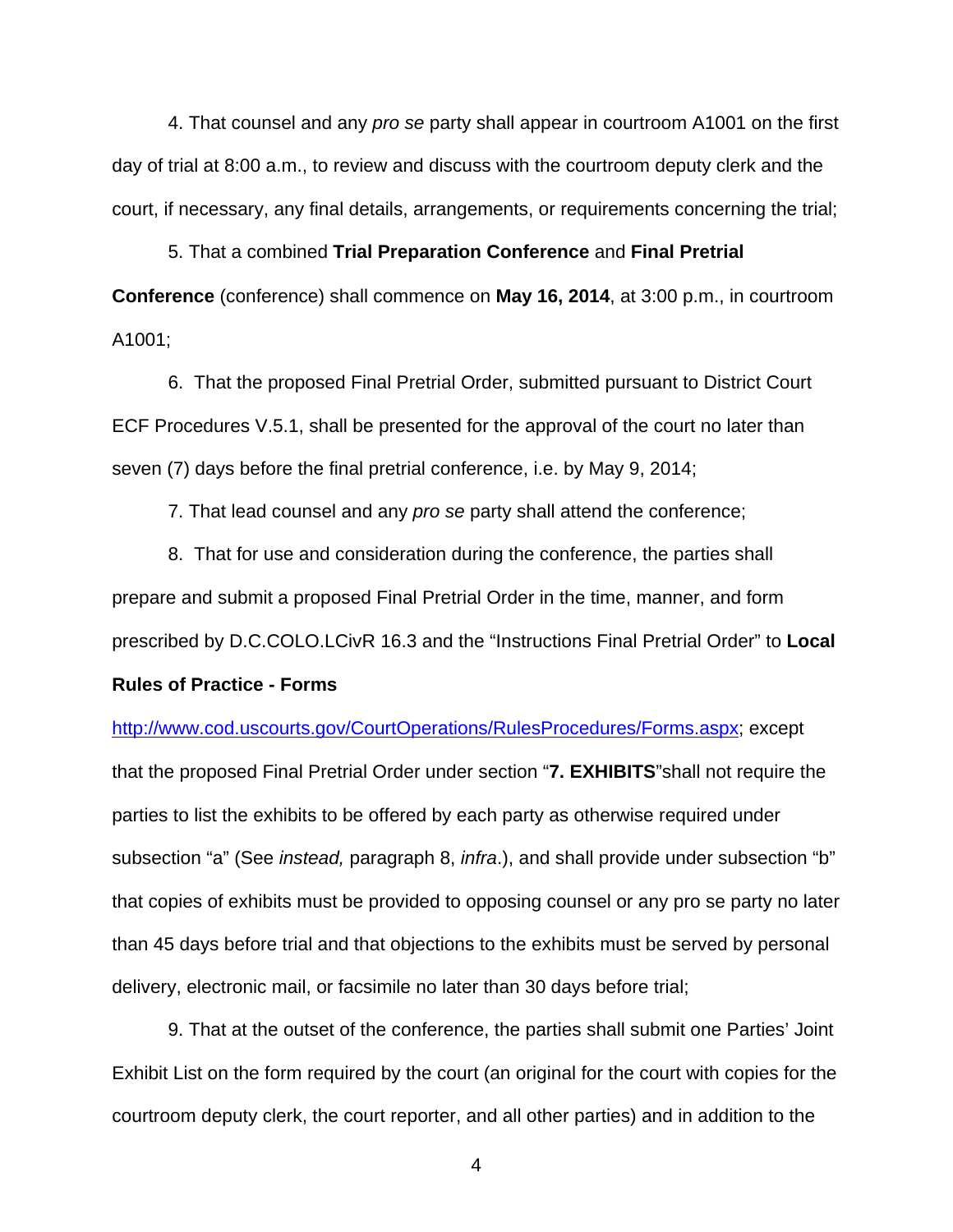information required to be submitted under section "**6. WITNESSES**" of the final pretrial order, each party shall submit on the Witness List form required by the court (an original for the court with copies for the courtroom deputy clerk and all other parties) a "will call" witness list enumerating the name and address (city or county and state only) of each witness that will be called and a "may call" witness list enumerating the name and address (city or county and state only) of each witness that may be called; provided, furthermore, that the "will call" witness list constitutes a representation on which the court and every other party may rely that the "will call" witnesses listed will be present and available to testify during trial;

10. That before commencement of jury selection, the parties shall submit to the courtroom deputy clerk the exhibits identified in their joint exhibit list (a set of original exhibits for use by the witnesses and copies for the court and all other parties);

11. That at the conference the parties shall be prepared to review and discuss, inter alia, the following:

a. the proposed Final Pretrial Order;

b. stipulated and proposed jury instructions and verdict forms;

c. voir dire questions;

d. the jury selection process and the use of juror questionnaires;

e. identification of all persons permitted to be seated at each party's table;

f. the pronunciation of problematic party's and witness' names;

g. the names or monikers that may be used when referring to a party or a

witness;

h. identification of "will call" and "may call" witnesses;

i. use of deposition testimony: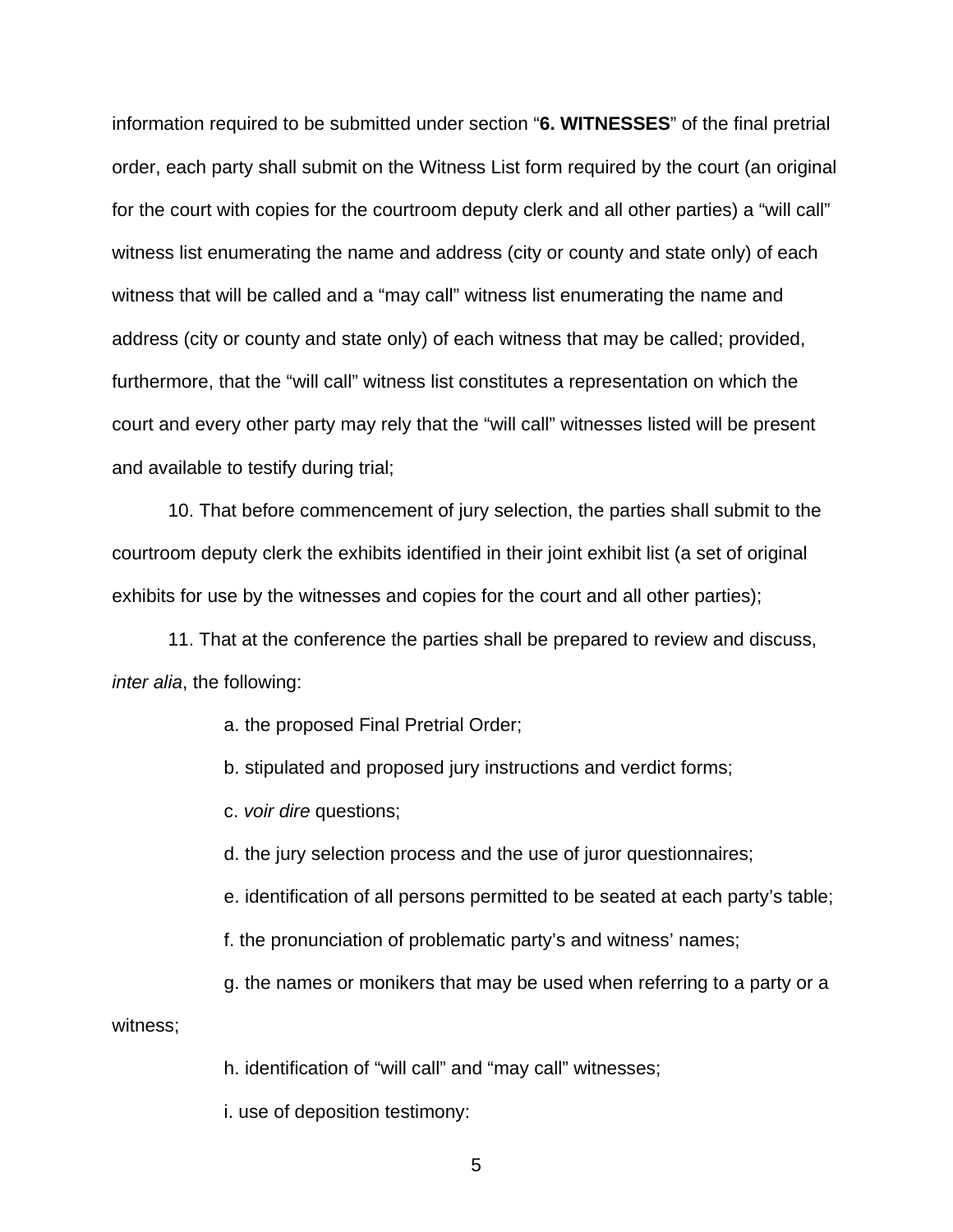1. designation of specific testimony by page and line; and

2. identification of the person selected to read deposition answers;

j. use of video depositions:

1. resolution of objections;

2. pretrial redaction, if necessary; and

3. arrangements for necessary equipment to broadcast the

# deposition;

k. issues concerning witnesses and exhibits;

l. the allocation of trial time between the parties;

m. the admission of stipulated exhibits or exhibits about which there are

no objections;

n. timing of publication, if any, of trial exhibits to the jury;

o. anticipated evidentiary issues;

p. the necessity for cautionary or limiting instructions;

- q. requests or requirement for trial briefs;
- r. exemptions from the order of sequestration of witnesses;
- s. security precautions, requirements, or issues;
- t. training on the use of courtroom technology; and
- u. transporting and bringing equipment, models, props, or other property

into the courthouse and courtroom for use during trial;<sup>1</sup>

 $1$  The court has audio, video, audio-visual, evidentiary presentation, and other special equipment that may be used by the parties. A listing of available equipment can be found on the District Court's website at **http://www.cod.uscourts.gov/Judges/Judges.aspx** under "Courtroom Technology Manual for Attorneys." Arrangements for training on courtroom technology must be made with the courtroom deputy clerk, **Kathleen Finney, at (303)335-2099**, at least 14 days before trial. Notify the courtroom deputy clerk no later than **fourteen (14) days** before the date and time you need such equipment or need your own equipment to be brought through security for use in the courtroom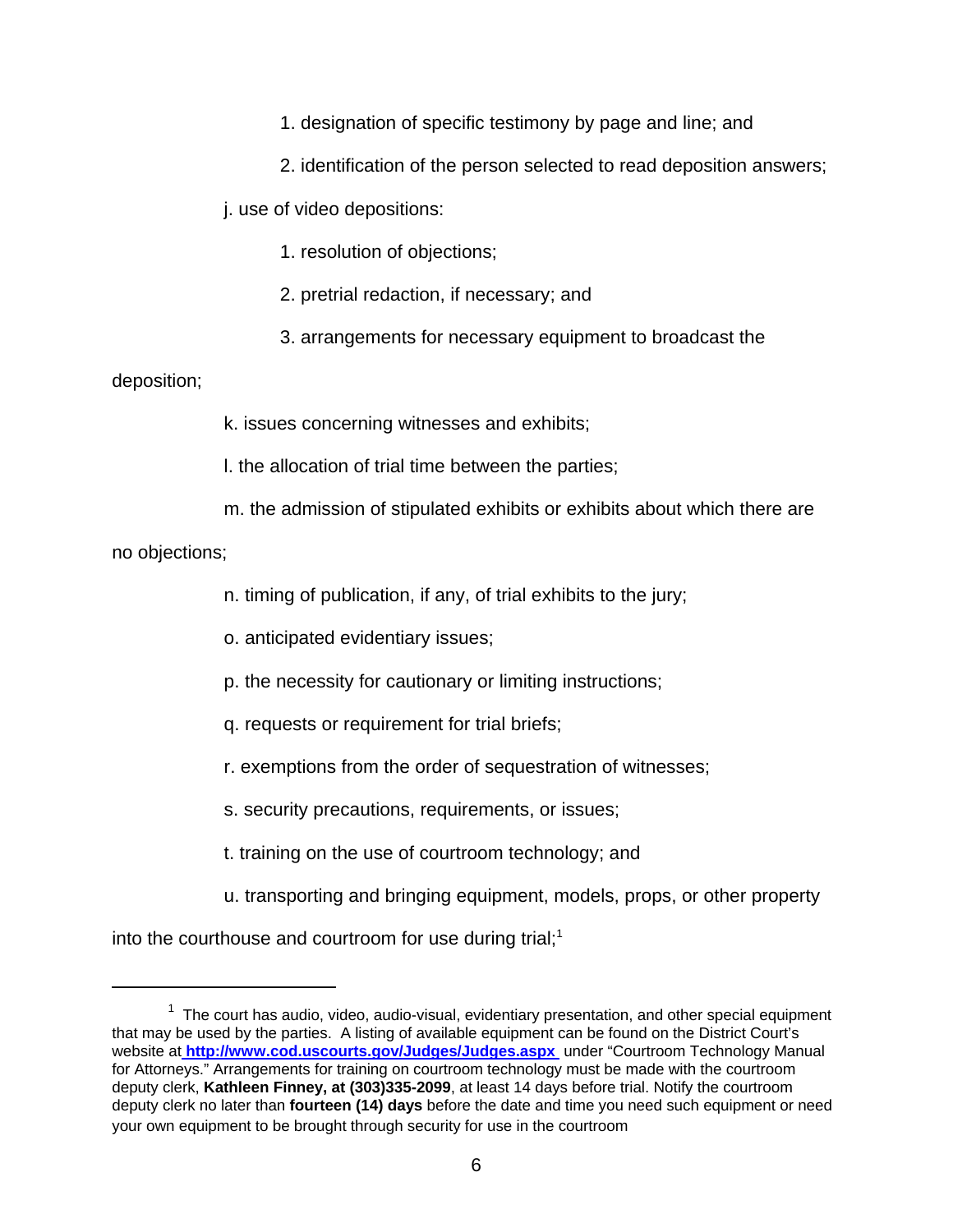12. That each side shall be permitted voir dire examination not to exceed 15 minutes following voir dire examination by the court, but shall not reiterate questions previously propounded by the court or another party;

13. That unless ordered otherwise, the jurors shall not be sequestered before deliberations;

14. That trial witnesses subject to sequestration under Fed. R. Evid. 615 shall be sequestered by order entered sua sponte immediately before opening statements;

15. That opening statements shall be limited to **thirty (30)** minutes per party;

16. That the court will not engage in the examination of any witness, except to eschew plain error;

17. That pursuant to REB Civ. Practice Standard III.B.4.b., each party shall have available at trial a set of exhibits for the court, the courtroom deputy clerk, opposing counsel (one set per party), and any pro se party;

18. That objections made in the presence or hearing of the jury, i.e., so-called "speaking" objections, shall be stated as succinctly as practicable and supported by recitation of apposite authority when possible; however, neither counsel nor a pro se party shall speechify an objection in the presence or hearing of the jury [See Fed. R. Evid. 103(d)];

19. That unless interrupted by the court, in marshaling motions or objections during trial, the following sequential protocol shall be observed: objection, response, reply, ruling;

20. That to eliminate or minimize bench or sidebar conferences, each party shall be responsible to inform the courtroom deputy clerk by the conclusion of a trial day